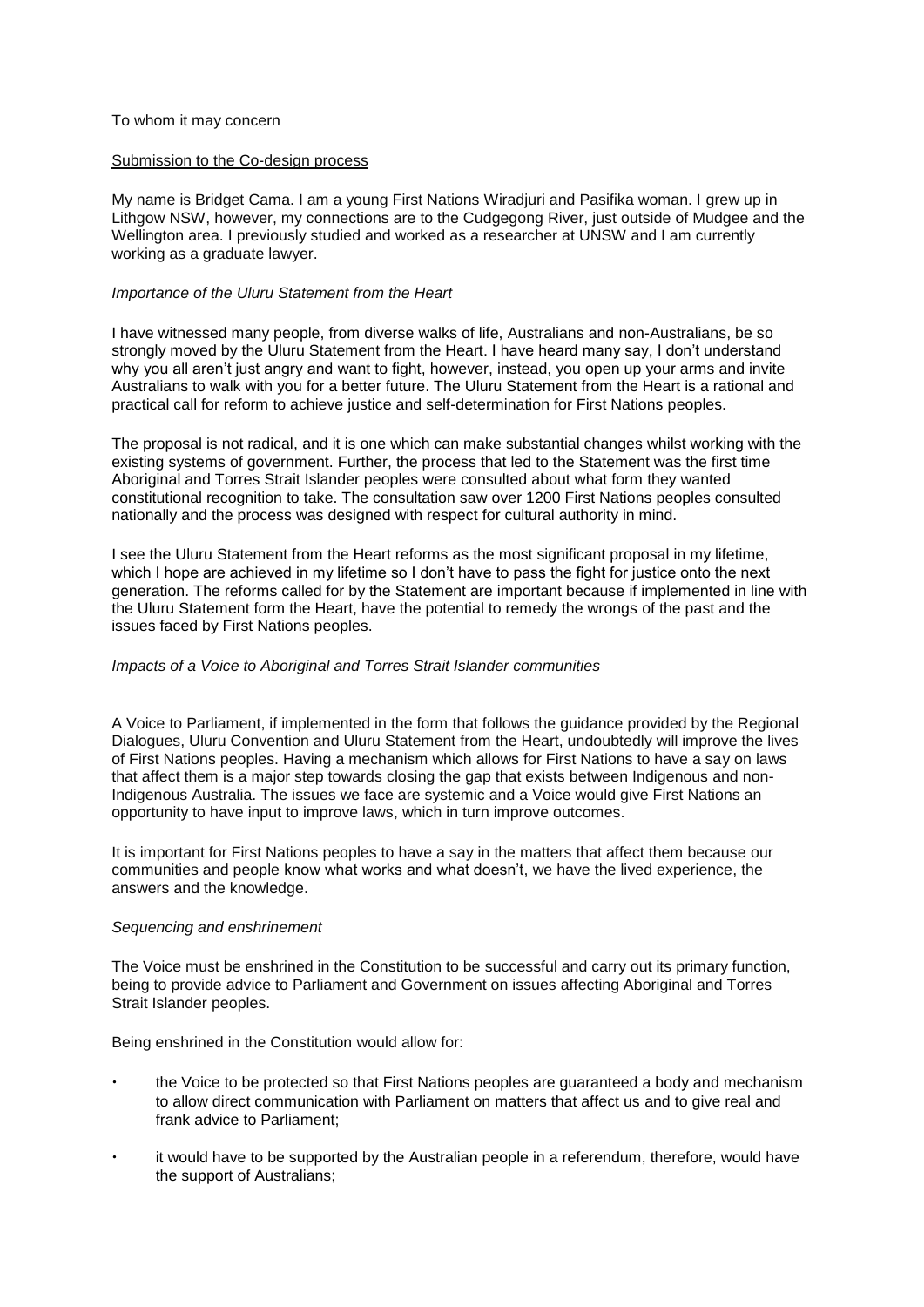- it would be in the founding document of Australia which means that it would be seen as a legitimate institutional body;
- It is the only form of recognition supported by Aboriginal and Torres Strait Islander peoples (polling in March 2020 found that 71% of Aboriginal and Torres Strait Islander people would vote for a constitutionally enshrined Voice at a referendum<sup>1</sup>);
- Constitutional enshrinement of the Voice is required for the Voice to have legitimacy and

authority; and

Constitutional enshrinement is required for the operational success of the Voice.

# *Triggers and Transparency*

1

The triggers suggested by the Interim Report are limited in the sense that they do not capture the many policies and laws that are likely to have a substantial impact on or disproportionately affect Aboriginal and Torres Strait Islander peoples and do not fall under the three proposed triggers. Therefore, it only seems that if the Voice is to truly make the substantial change that the First Nations delegates and the Uluru Statement envisages, the Voice and Parliament should both have the power to determine when legislation is likely to particularly affect or have a disproportionate impact on Aboriginal and Torres Strait Islander peoples and both should be able to trigger the formal provision of advice. This is also in line with Australia's human rights obligations in relation to self-determination and the commitment to selfdetermination of the major political parties. Further, where the Voice determines that a law would "have a substantial impact on or disproportionately affect Aboriginal and Torres Strait Islander people", then the Voice's advice would have the choice to table the advice, as well as speak to it.

## *First Nations Young People, the Uluru Statement from the Heart and the Interim Report*

The Uluru Statement from the Heart talks four times about young people: Our children are aliened from their families at unprecedented rates. Our youth languish in detention in obscene numbers. When we have power over our destiny our children will flourish and that our children will walk in two worlds and their culture will be a gift to their country. The Statement calls for a better future for our children based on justice and self-determination.

There were young delegates at the Regional Dialogues and the National Constitutional Convention, who as a group told the wider group that First Nations youth are ready for change and want practical solutions. They had faith that the process was an opportunity for reform and that they didn't want to be Elders deliberating over the same injustices because the outcome was a lost opportunity. It is disappointing however, to see that whilst First Nations youth continue to be an active part of the movement, our voices have not been represented in the Interim Report.

Firstly, First Nations young people are not represented by any members of the Senior Advisory Committee (the youngest being 32 at the time). With more than half (53%) of First Nations peoples aged under 25 and the median age of Indigenous Australia being 20.3 years in 2016, it is extremely important that First Nations young people are a part of the initial design process as well as being adequately consulted on any model that is designed. To date, young people have not had a seat at the table in deliberating over the Voice models as put forward by the co-design process.

Whilst I was pleased to see acknowledgement of youth being identified as an important group by the Interim Report, the Report indicates that details of the youth advisory group will be presented in stage two of the co-design process. This is too late in the process to engage such a substantial part of our community. Stage two is when the proposal is supposedly to be finalised. It seems that the idea of an 'advisory group' has been pre-determined by the Interim Report without any real consultation with

<sup>1</sup> [https://www.theaustralian.com.au/nation/politics/majority-support-indigenous-voice-to-parliament/news](https://www.theaustralian.com.au/nation/politics/majority-support-indigenous-voice-to-parliament/news-story/48d882868f8817cbb0b860c3dcea18e3)[story/48d882868f8817cbb0b860c3dcea18e3](https://www.theaustralian.com.au/nation/politics/majority-support-indigenous-voice-to-parliament/news-story/48d882868f8817cbb0b860c3dcea18e3)